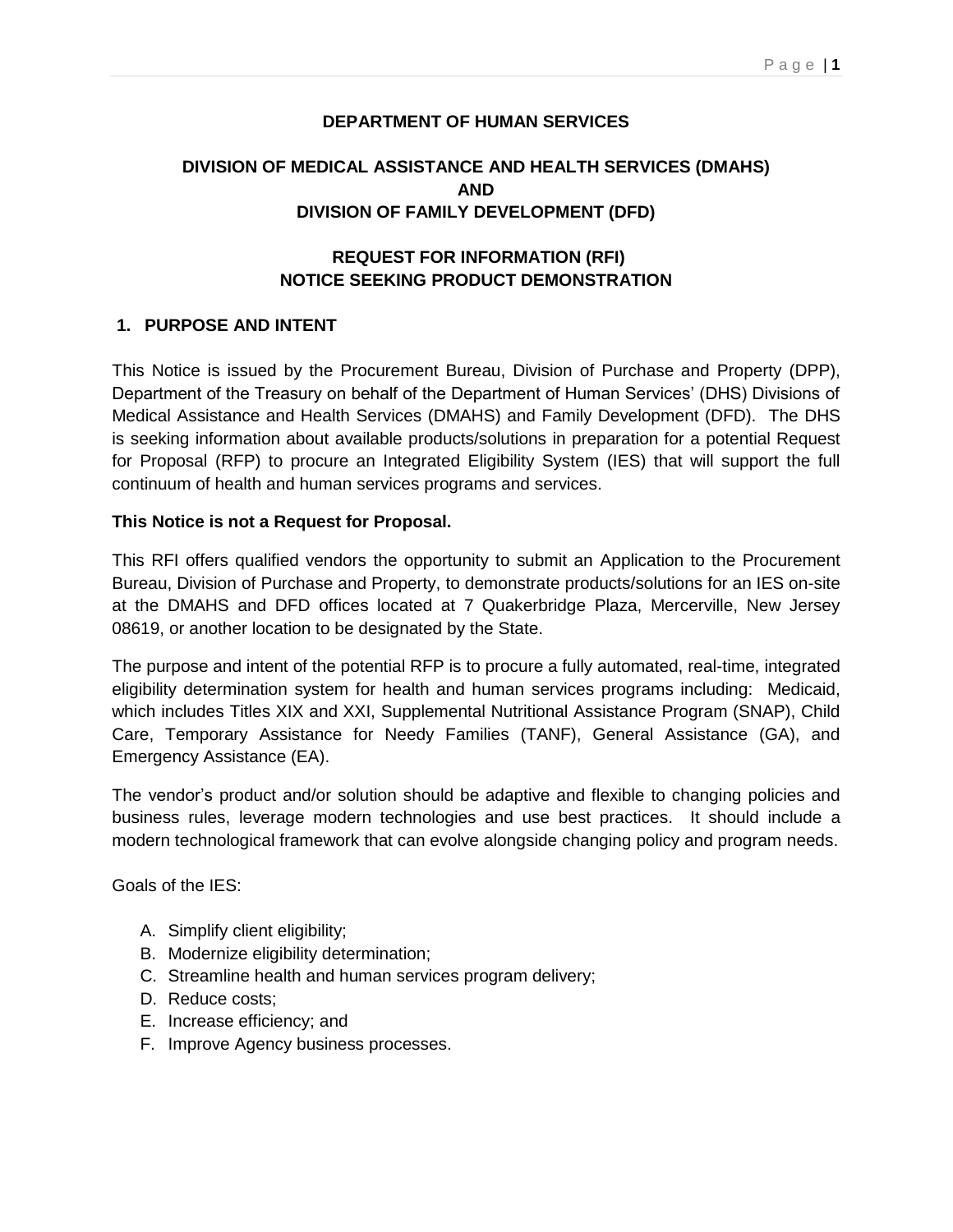## **2. SCHEDULE OF EVENTS**

| <b>EVENT</b>                                         | Comment                                                                              | <b>DATE AND TIME</b>                                   |
|------------------------------------------------------|--------------------------------------------------------------------------------------|--------------------------------------------------------|
| Release of RFI Offer to Demonstrate                  |                                                                                      | August 29, 2015<br>2:00 PM Eastern Time                |
| Vendor's Application to Demonstrate Due<br>to DPP    |                                                                                      | September 10, 2015<br>2:00 PM Eastern Time             |
| Response to Applications Sent to Vendors             |                                                                                      | September 23, 2015                                     |
| <b>Release of Vendor Questions</b>                   |                                                                                      | September 23, 2015                                     |
| <b>Vendor Demonstration Date</b><br>(Date #1 Option) | Denote Preferred Date and<br>$1st$ Choice and $2nd$ Choice<br>Alternate Dates        | Monday, October 26, 2015<br>$9:00$ a.m. $-12:00$ p.m.  |
| <b>Vendor Demonstration Date</b><br>(Date #2 Option) | Denote Preferred Date and<br>$1st$ Choice and $2nd$ Choice<br>Alternate Dates        | Monday, October 26, 2015<br>1:00 p.m. $-$ 4:00 p.m.    |
| <b>Vendor Demonstration Date</b><br>(Date #3 Option) | Denote Preferred Date and<br>$1st$ Choice and $2nd$ Choice<br>Alternate Dates        | Tuesday, October 27, 2015<br>$9:00$ a.m. $-12:00$ p.m. |
| <b>Vendor Demonstration Date</b><br>(Date #4) Option | Denote Preferred Date and<br>$1st$ Choice and $2nd$ Choice<br><b>Alternate Dates</b> | Friday, October 30, 2015<br>1:00 p.m. $-$ 4:00 p.m.    |

# **3. SUBMISSION OF APPLICATION TO DEMONSTRATE PRODUCT SOLUTIONS**

DPP must receive the Application to demonstrate product/solution on the required date and time as shown in the Schedule of Events Table in Section 2 of this Notice.

# **Applications received after the required submission date and time will not be considered for demonstration.**

Vendors must not contact the Using Agency directly, in person, by telephone, or by e-mail, concerning this Notice or concerning the potential RFP.

> Applications may be sent via e-mail to: Marie Boragine [Marie.Boragine@treas.nj.gov](mailto:Marie.Boragine@treas.nj.gov)

Or via first class mail to: Department of the Treasury Division of Purchase and Property Procurement Bureau 9th Floor 33 West State Street Trenton, NJ 08625

All questions regarding this opportunity to demonstrate products/solutions should be directed to Marie Boragine at the email address above.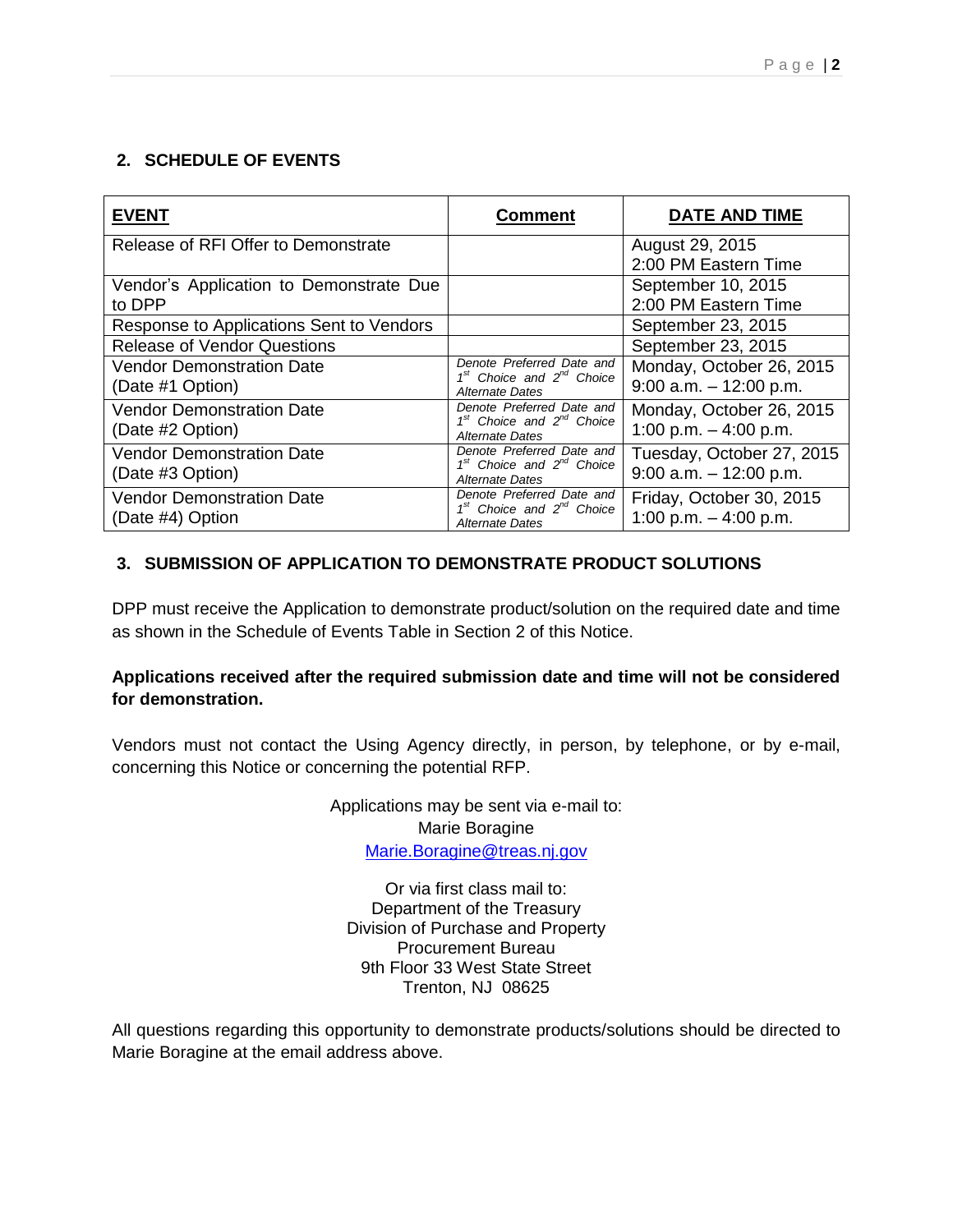To apply to demonstrate products/solutions, vendors must submit a Cover Sheet and Checklist (please refer to Sections 6 and 7 of this Notice). The Application should include a narrative (please refer to Section 8 of this Notice) describing in detail the product/solution to be demonstrated. The description should include business processes and technical capabilities that address the content of the RFI Checklist.

DMAHS and DFD anticipate scheduling the demonstrations in October, 2015. Your narrative response should also include your preferred date, and first and second choices of alternate dates and/or times, for the demonstration.

## **4. VENDOR AND PRODUCT/SOLUTION QUALIFICATIONS**

DHS is seeking demonstrations from a broad array of interested vendors.

Prime Vendors, Vendor Subcontractors, Vendor/Subcontractor Teams, or Joint Venture Agreements/Parties with a product and/or solution that meets the characteristics in the RFI Checklist (please refer to Section 7 of this Notice) may submit an Application and apply to demonstrate their product and/or solution.

Vendors with a product/solution deemed qualified by DHS will be invited to demonstrate their solution on-site at DMAHS/DFD, or at another location designated by the State. Vendors who are invited to demonstrate their product/solution should be prepared to respond to questions prior to, during, and/or after the product demonstration. DHS will provide questions in advance to those vendors who are invited to demonstrate their solutions. DHS encourages vendors to include personnel in the product demonstration team who are able to respond to questions about the technical and functional capabilities of the solution demonstrated. DHS is seeking information about product/solution capabilities, not marketing presentations; therefore, vendors must limit any product marketing discussion during the demonstration to five minutes or less.

### **5. TERMS AND CONDITIONS**

- A. The purpose and intent of this opportunity to demonstrate products/solutions is solely for the State's benefit and is intended to provide information to the State. Demonstrations will not be subject to an evaluation.
- B. The State reserves the sole right to accept or reject Applications to demonstrate at the State's discretion. Acceptance of a vendor's Application in no way constitutes a commitment by the State to award any contract for any product/solution demonstrated. The State's acceptance or rejection of an Application does not preclude a vendor from responding to any current or future RFP.
- C. The State is subject to strict accountability and reporting requirements as a recipient of funds from public sources. Any response or other information submitted in response to this offer to demonstrate products/solutions is subject to disclosure by the State, as required by applicable law. The State makes no agreements or representations of any kind, and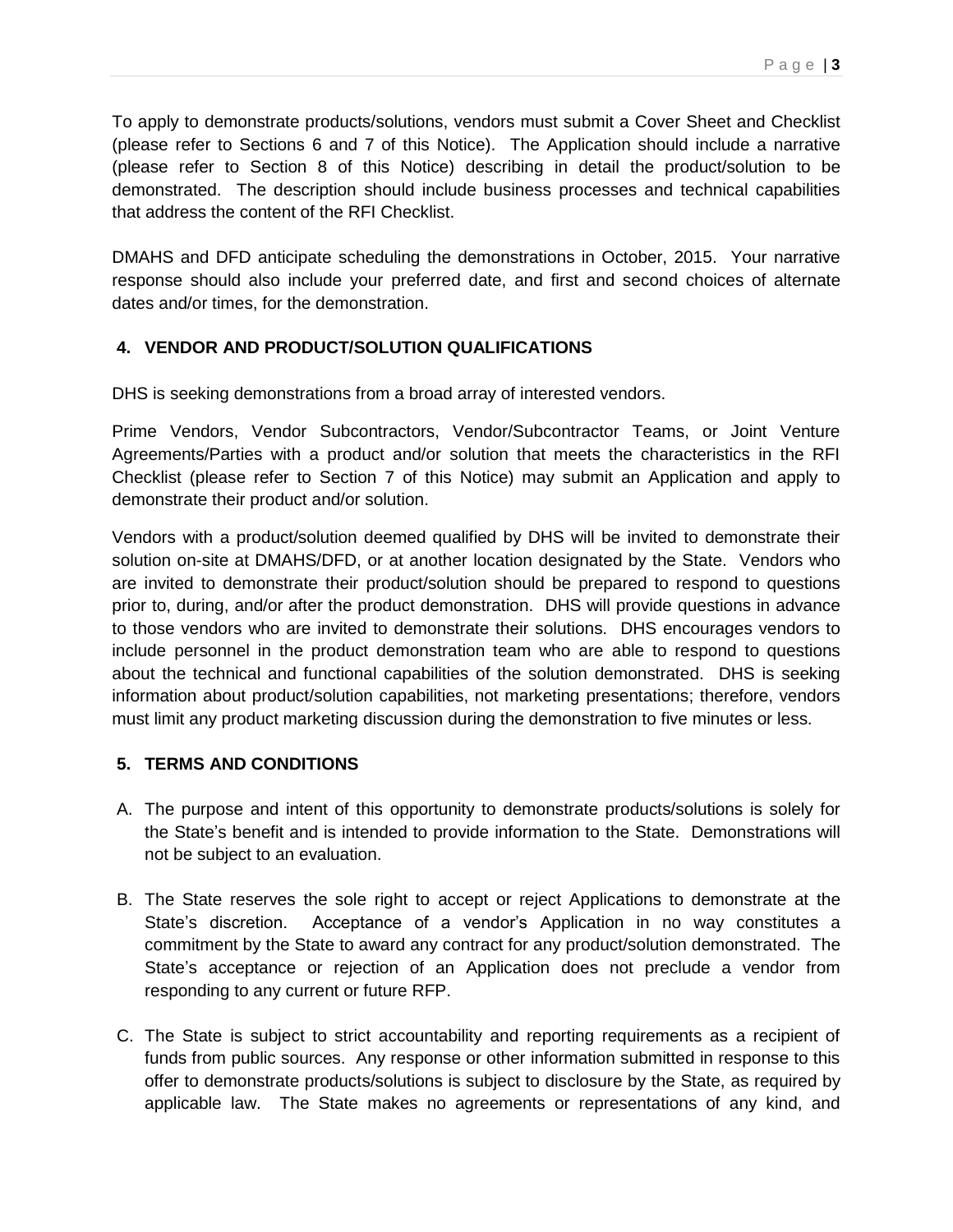expressly disclaims any requirement to maintain the confidentiality of any information provided in response to this offer to demonstrate products/solutions. All material and information provided to the State in response to this offer shall become the property of the State upon receipt and will not be returned to the vendor.

- D. The State reserves the right to copy any information provided by applicants, whether or not selected by the State to demonstrate their product solution, for purposes of facilitating the State's review of use of the information. The State reserves the right to use ideas that are provided by vendors in the Application or product demonstration. By applying to demonstrate its product solution, the vendor represents that such copying or use of information will not violate any copyrights, licenses, or other agreements with respect to information submitted or product solutions demonstrated.
- E. The State is not responsible for any costs incurred by an applicant related to the preparation of the Application or any other activities related to preparing for, conducting, or traveling to or from the demonstration's location.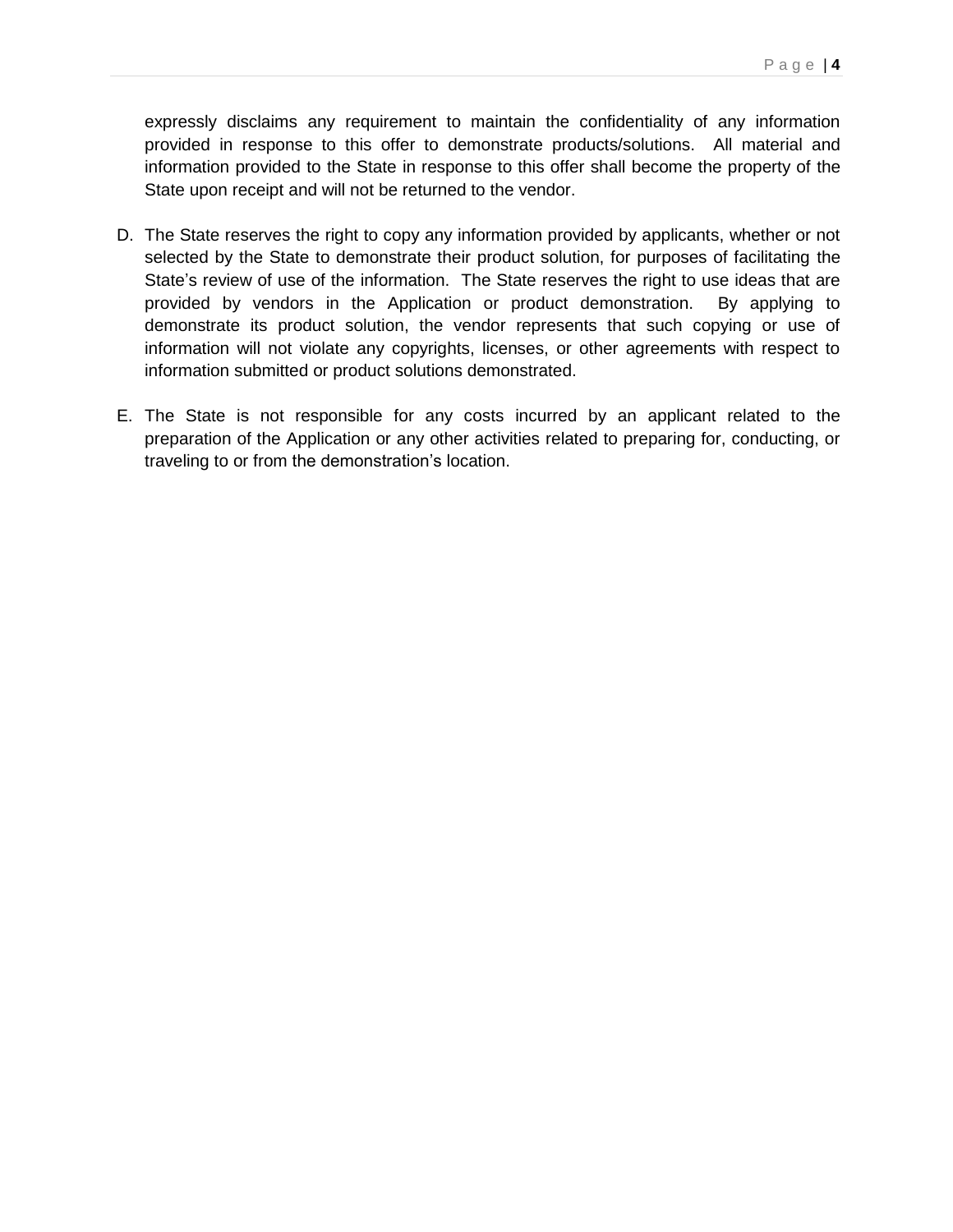## **6. RFI COVER SHEET**

Date Received

#### State of New Jersey Department of Human Services Division of Medical Assistance and Health Services (DMAHS) and Division of Family Development (DFD)

Name of RFI:

| Name of RFI:<br>Integrated Eligibility System (IES) - Application and Product/Solution Demonstration |                                                          |  |                                                                                                                                                                                                                                |  |
|------------------------------------------------------------------------------------------------------|----------------------------------------------------------|--|--------------------------------------------------------------------------------------------------------------------------------------------------------------------------------------------------------------------------------|--|
|                                                                                                      |                                                          |  | Incorporated Name of Applicant: Name of Applicant Applicant Applicant Applicant Applicant Applicant Applicant Applicant Applicant Applicant Applicant Applicant Applicant Applicant Applicant Applicant Applicant Applicant Ap |  |
|                                                                                                      |                                                          |  | Type: Public_______Profit_______Non-Profit_________Hospital-Based_____________                                                                                                                                                 |  |
|                                                                                                      | Federal ID Number: Charities Reg. Number (if applicable) |  |                                                                                                                                                                                                                                |  |
|                                                                                                      |                                                          |  |                                                                                                                                                                                                                                |  |
|                                                                                                      |                                                          |  |                                                                                                                                                                                                                                |  |
|                                                                                                      |                                                          |  | Contact Person Name and Title:<br><u> Contact Person Name and Title:</u>                                                                                                                                                       |  |
|                                                                                                      |                                                          |  |                                                                                                                                                                                                                                |  |
|                                                                                                      |                                                          |  |                                                                                                                                                                                                                                |  |
| Brief description of product/solution:                                                               |                                                          |  |                                                                                                                                                                                                                                |  |
|                                                                                                      |                                                          |  |                                                                                                                                                                                                                                |  |
|                                                                                                      |                                                          |  | ,我们也不会有什么。""我们的人,我们也不会有什么?""我们的人,我们也不会有什么?""我们的人,我们也不会有什么?""我们的人,我们也不会有什么?""我们的人                                                                                                                                               |  |
|                                                                                                      |                                                          |  |                                                                                                                                                                                                                                |  |
|                                                                                                      |                                                          |  |                                                                                                                                                                                                                                |  |
|                                                                                                      |                                                          |  |                                                                                                                                                                                                                                |  |
|                                                                                                      |                                                          |  | Authorization: Chief Executive Officer (printed name): __________________________                                                                                                                                              |  |
|                                                                                                      |                                                          |  |                                                                                                                                                                                                                                |  |
|                                                                                                      |                                                          |  |                                                                                                                                                                                                                                |  |
| Signature: Management Communication of the Signature:                                                |                                                          |  | Date: 2008                                                                                                                                                                                                                     |  |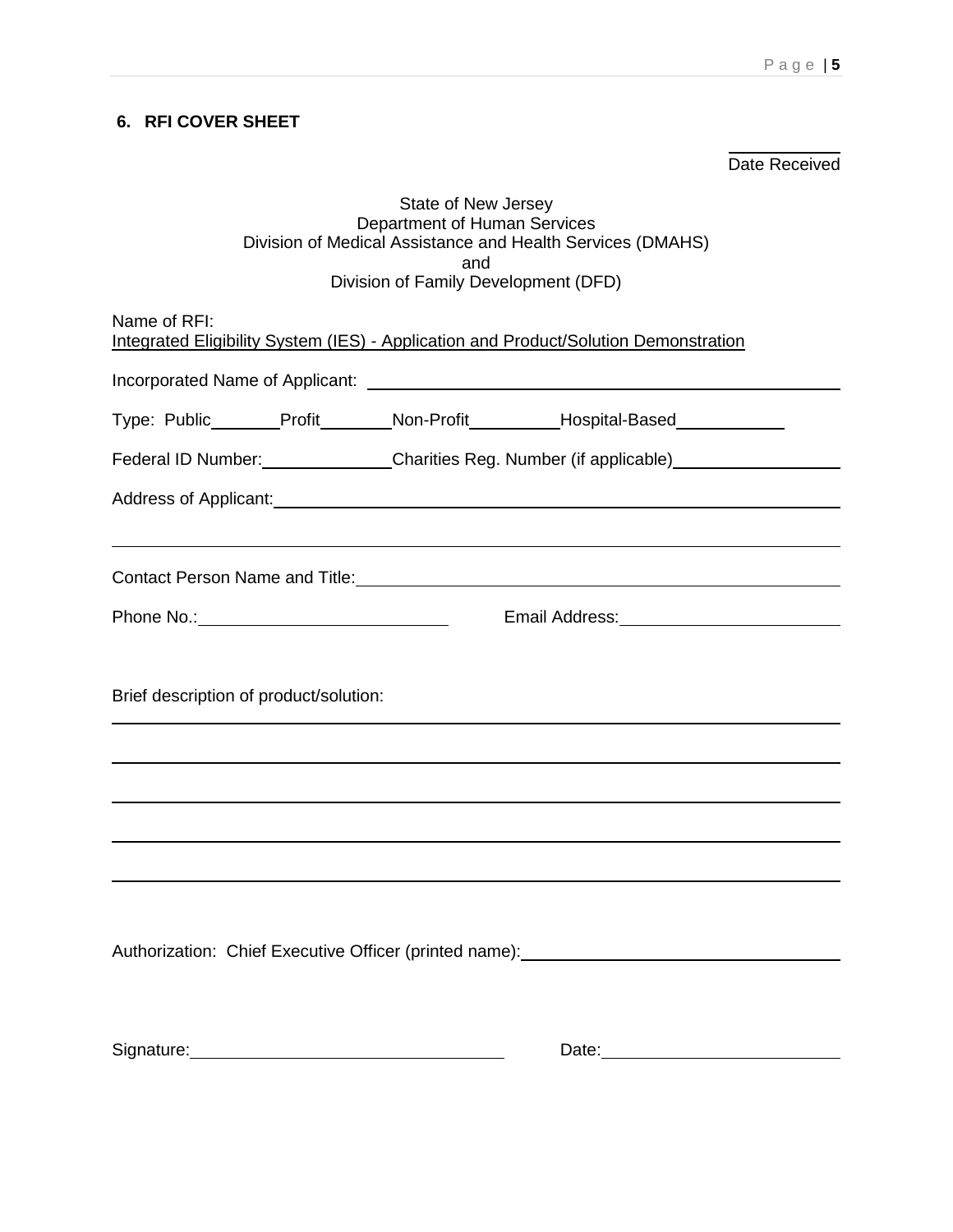## **7. RFI CHECKLIST**

#### State of New Jersey Department of Human Services Division of Medical Assistance and Health Services (DMAHS) and Division of Family Development (DFD)

Name of RFI: Integrated Eligibility System (IES) - Product/Solution Demonstration

Prime Vendors, Vendor Subcontractors, Vendor/Subcontractor Teams, or Joint Venture Agreements/Parties with a product or solution that meets the following characteristics may submit an Application and apply for an appointment to demonstrate.

Please check all features that apply to your product and/or solution.



Adaptable to Human Services Agencies

Meets the following federal requirements for eligibility: Affordable Care Act

U.S. Department of Agriculture Food and Nutrition Services (FNS) Administration for Children and Families

Meets the following security policies:

MARS-E Internal Revenue Service (I.R.S.) FNS security

Children and Families

| Provides an integrated application so New Jersey residents may apply for multiple benefits<br>through one integrated process |
|------------------------------------------------------------------------------------------------------------------------------|
| Integrates with the federal marketplace for Medicaid eligibility                                                             |
| <b>CMS</b> certified                                                                                                         |
| <b>FNS</b> certified                                                                                                         |
| Able to pass all CMS gate reviews and meet CMS approval                                                                      |
| Able to pass all FNS gate reviews and meet FNS approval                                                                      |
| Eligibility portal, including use of mobile devices and other remote functionality                                           |
| Include other features (if applicable) not mentioned in the list above                                                       |
|                                                                                                                              |